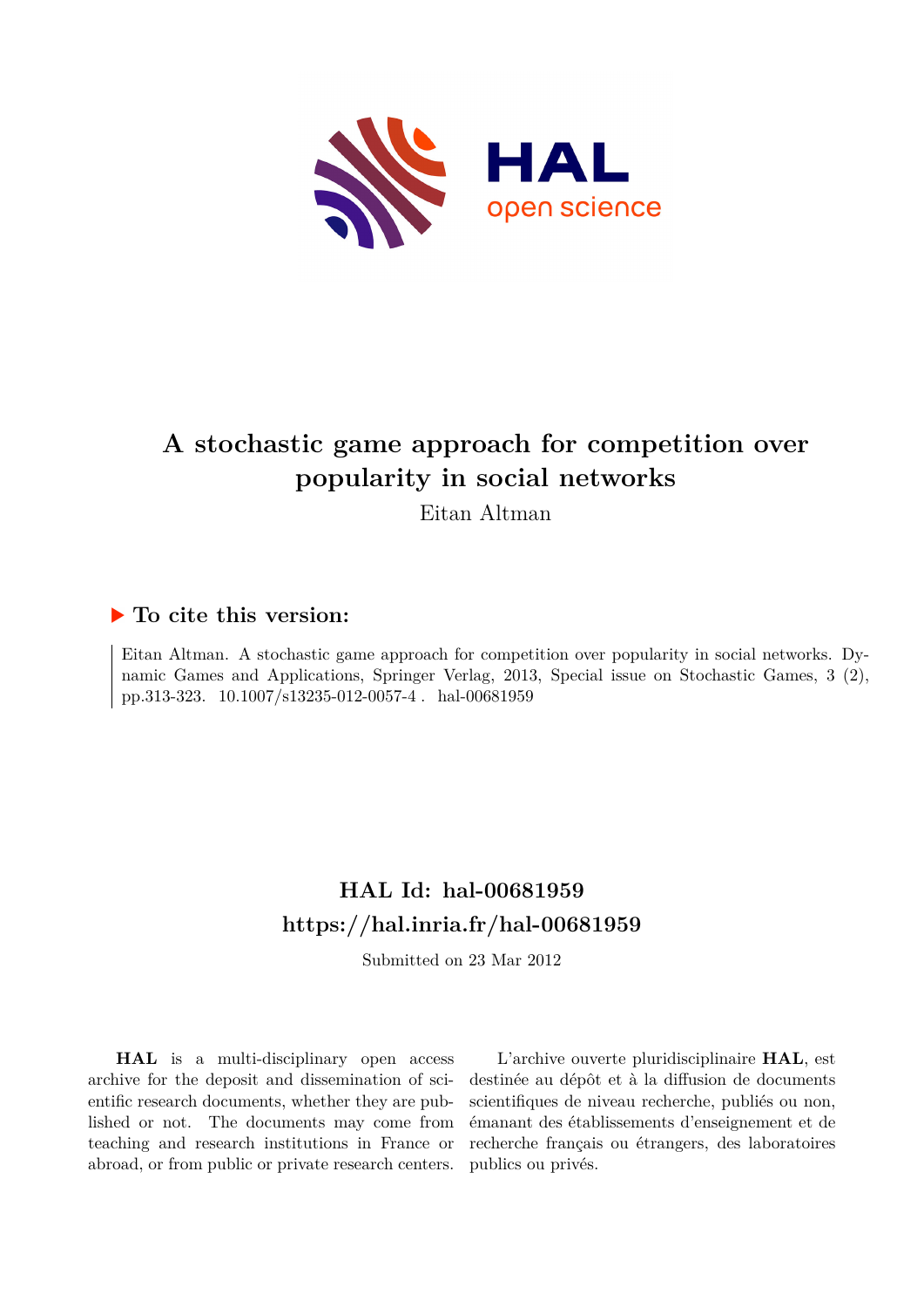# A stochastic game approach for competition over popularity in social networks

Eitan Altman INRIA Sophia-Antipolis, 2004 Route des Lucioles, 06902 Sophia-Antipolis Cedex, France email: Eitan.Altman@inria.fr

March 21, 2012

#### Abstract

The global Internet has enabled a massive access of internauts to content. At the same time it allowed individuals to use the Internet in order to distribute content. When individuals pass through a conotent provider to distribute contents, they can benefit from many tools that the content provider has in order to accelerate the dessiminaton of the content. These include cashing as well as recommendation systems. The content provider gives preferencial treatment to individuals who pay for advertisement. In this paper we study competition between several contents, each characterized by some given potential popularity. We answer the question of when is it worthwhile to invest in adveretisement as a function of the potential popularity of a content as well as its competing contents, who are faced with a similar question. We formulate the problem as a stochastic game with a finite state and action space and obtain the structure of the equilibria policy under a linear structure of the dissemination utility as well as on the advertisement costs. We then consider open loop control (no state information) and solve the game using a transformation into a differential game with a compact state space.

### 1 Introduction

We consider in this paper competition between individuals who create contents and wish to propagate the content using some content provider. We assume that an individual can pay the content provider to receive a preferential treatment to his content and have its rate of propagation increased.

As an example, observe Fig ?? that shows the computer screen that I had when watching a video clip on music by Piazzola using Youtube. One can observe three types of advertisements. There is an advertisement for EFS at the bottom of the large dark rectangle which is the screen that shows the video. If one wishes to watch the video then the dark rectangle will occupy the whole computer screen and then this advertisement will be the only one you would see. There is a second advertisement at the top right part of the screen - for courses in Piano Jazz. The firt two advertisements just mentioined are not advertisements for content (but they consist a sufficiently important income for youtube so that it can make profits from the free service of displaying video clips). Then to the right we see the first five video clips in a recommendation list provided by google. The first in the list has a tag "Ad". It is a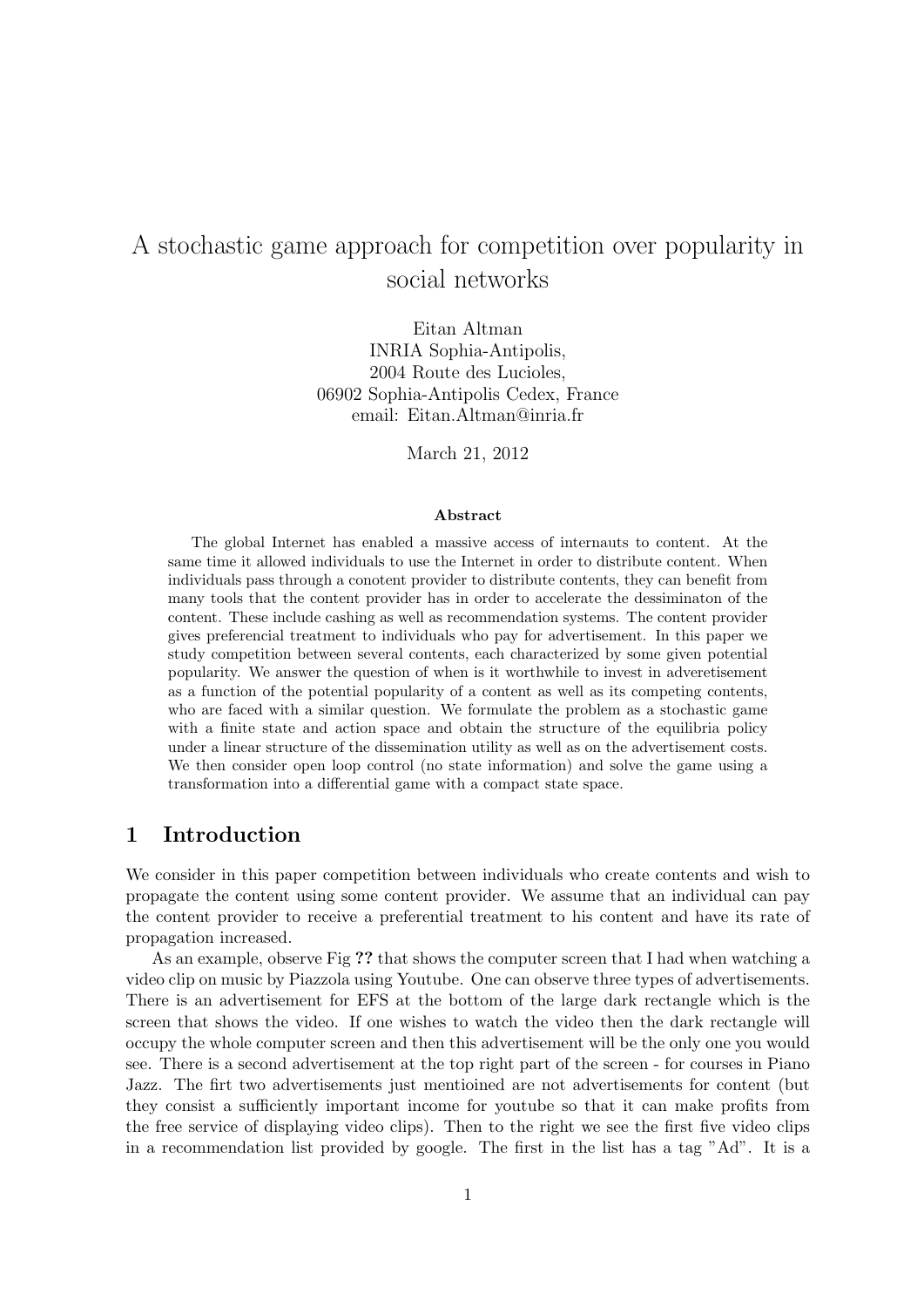video clip that received a priority in the recommendation list. The remaining clips in the recommendation list did not have to pay anything.

When some content makes it to the first ones in the list then it gets a higher visibility than the others and therefore the speed of propagation is expected to increase.



Figure 1: Publicity in Youtube

We consider a competition between several contents, each having possibly another level of potential popularity (or in other words, another rate of propagation.) Depending on the popularity level of the contents, on the potential size of the interested audience as well as the number of past downloads of each of the contents, each individual may decide whether or not to purchasse a higher priority. We formulate this decision problem as a stochastic game with a finite state and action spaces. The solution of the problem allows us to provide guidelines for individual's advertisement strategies.

We formulate the problem as a continuoous time Markov game. We then use uniformization in order to transform the problem into an equivalent discrete time Markov game. In the case of linear costs we manage to reduce considerably the dimension of the state space and obtain a characterization of the equilibrium policy.

The structure of the paper is the following. The next section provides the problem statement and the stochastic game model. It is introduced as a continuous time Markov game. We transform it in Section 3 into a discrete time finite state and action stochastic game. We obtain the structure of the equilibrium in Section 4. In section 5 we transform the problem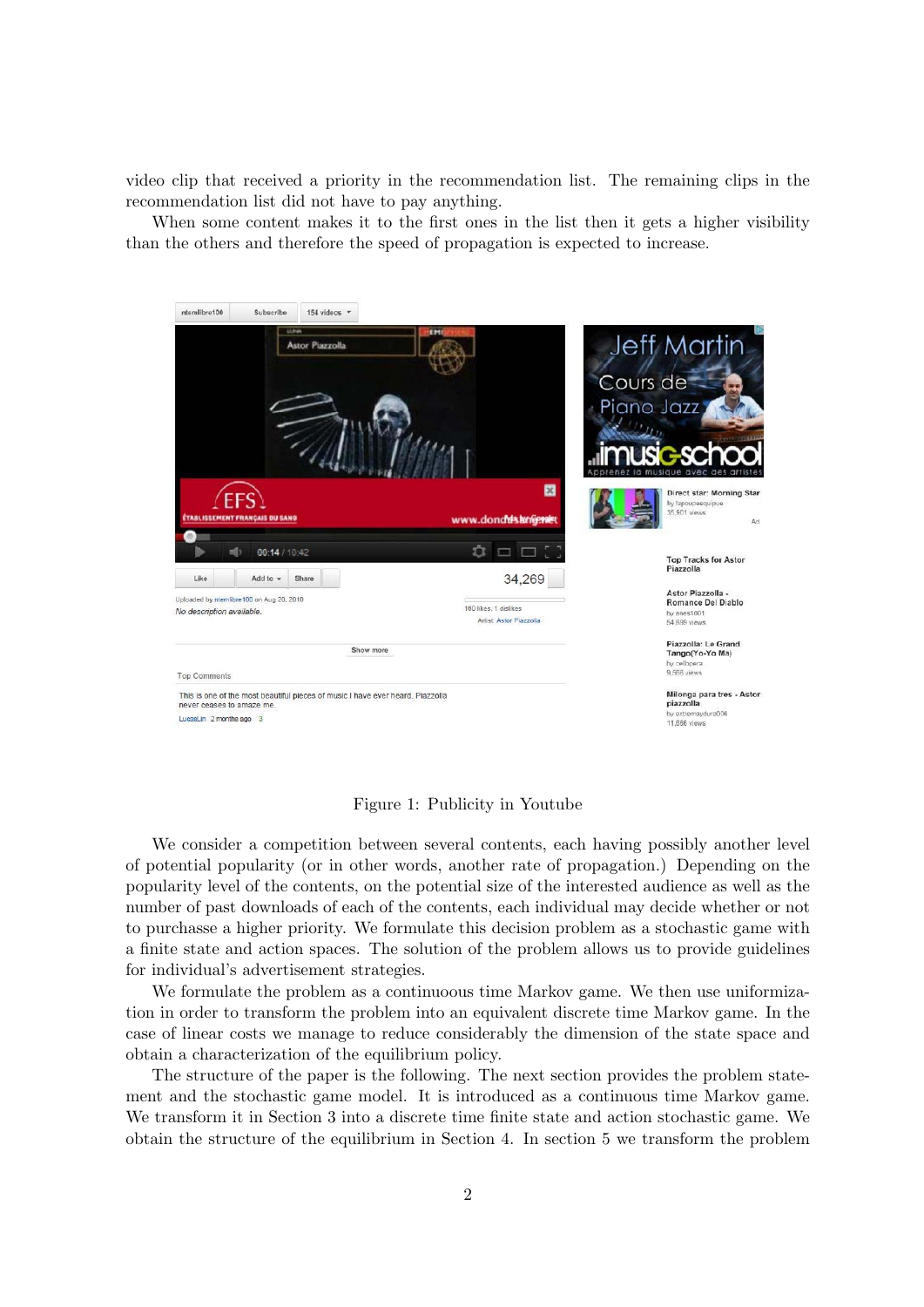into a deterministic equivalent dynamic game and show how to reduce its dimensionality. We then solve in Section 6 the problem with infinite horizon criterion. We end with a short concluding section.

### 2 Model and statement of the problem

Assume that there are N competing contents (say some softwares that are sold over the Internet). There are M potential common destinations. We assume that a destination wishes to acquire one of these contents and will purchasse the one at the first possisble opportunity.

We assume that opportunities for purchasing a content n arrive at destination  $m$  according to a Poisson process with parameter  $\lambda_n$  starting at time  $t = 0$ . Hence if at time  $t = 0$ destination  $m$  wishes to purchasse the content  $n$ , it will have to wait some time which is exponentially distributed with parameter some parameter  $\lambda_i$ .

The value of  $\lambda_i$  may differ from one content to another. The difference is partly due to the fact that different contents may have different populaty.

We assume that the owner of a content  $n$  can accelerate the propagation speed of the propagation of the content in two ways: First, it can increase  $\lambda_i$  by some advertisement effort.

Secondly, we allow for content i to be available for a subset of  $x_i(0)$  destination at time 0 (without waiting for a purchasse opportunity). This again can be achieved using some advertisement effort. Here are some examples. When selling books, it is often possible to command a book even before it appears. Advertisements of movies, concerts, theatre and other cultural events, as well as sport events often begins quite before the opening and one can then purchasse tickets way before the premier.

We next model the problem as a continuous time Markov game.

- State space. Let  $x_i(t)$  be the number of destinations that have content i at time t. It is a continuous time Markov chain with a finite state space  $\mathbf{X} = \{(x_1, ..., x_N) \in$  $N^m, \sum_{i=1}^N \leq M$ .
- Action Space. Let  $A_i$  be a finite set of actions available to the owner of content type *i*.  $a \in \mathbf{A}_i$  is a possible value of the amount of acceleration of  $\lambda_i$ . Let **A** be the product action space of  $\mathbf{A}_i$ ,  $i = 1, ...N$ .

For all i, any action  $a \in \mathbf{A}_i$  satisfies  $a \geq 1$ . The action  $\underline{a} = 1$  is the one that does not use any acceleration. Let  $a_1$  be the smallest action not including a and let  $\bar{a}$  denote the largest action.

• The transition intensity. Let  $|\mathbf{n}| := \sum_{i=1}^{N} n_i$ . Given that the state at that time is n and the action of players is  $a \in A$ , the transition intensity is given by

$$
Q(\mathbf{n} + \mathbf{e}_i|\mathbf{n}) = \lambda_i a_i(M - |\mathbf{n}|).
$$

where  $e_i$  is the unit vector whose *i*th component equals 1 and the rest are zero. Indeed, at state n, the number of destinations that do not yet have any content is given by  $M - |n|$ . the time till the first one of these receives the content of type i is the minimum of  $M - |\mathbf{n}|$  independent exponential random variables each with parameter  $\lambda_i a_i$ . It is thus an exponential random variable with parameter  $\lambda_i a_i (M - |\mathbf{n}|)$ .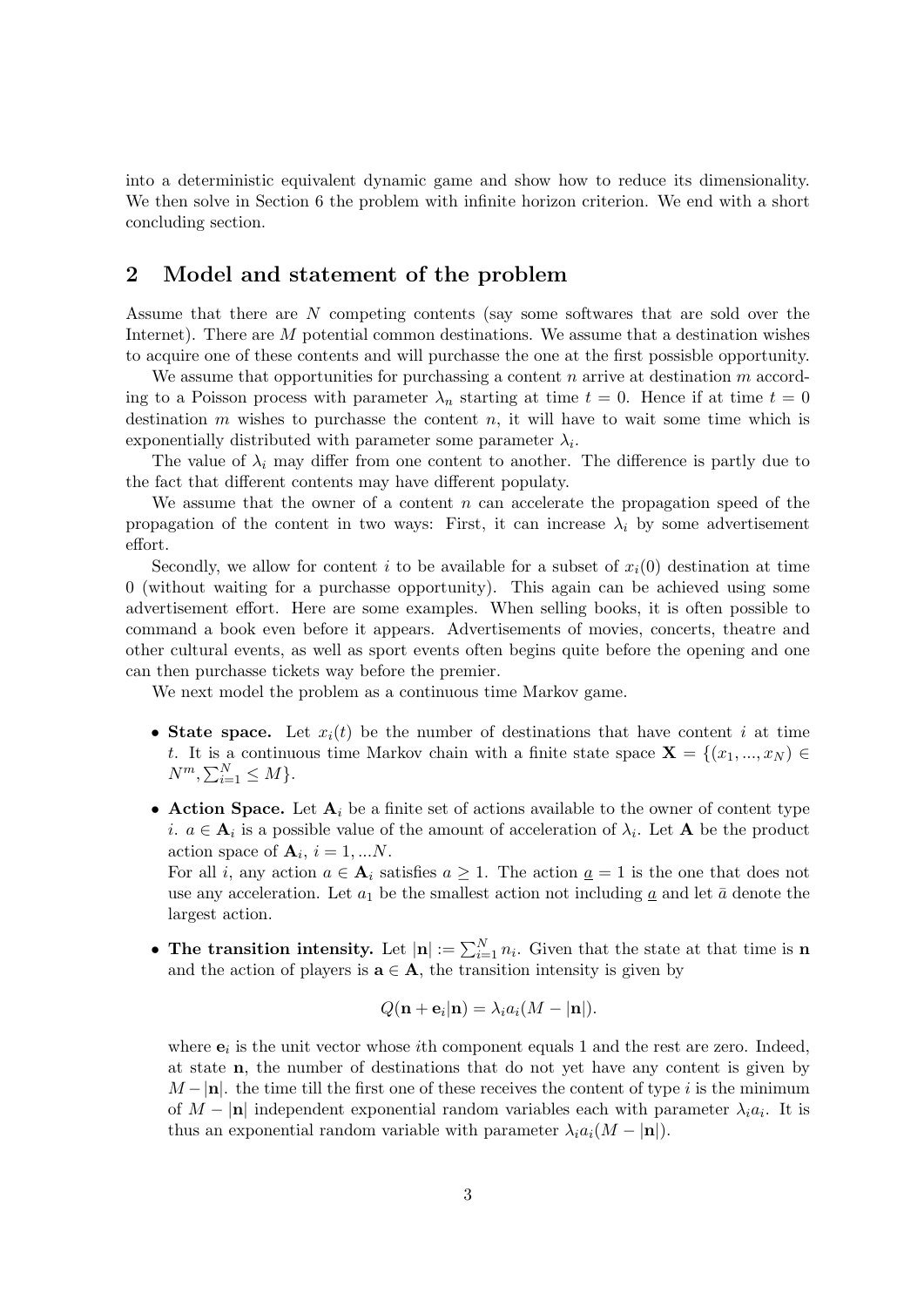- Policies. A pure stationary policy for player i is a map from **X** to  $A_i$ . Let  $\Delta(A_i)$  be the set of probability measures over A mixed stationary policy is a map from **X** to  $\Delta(\mathbf{A}_i)$ .  $A_i$ . Choose some horizon T. A Markov policy for player i is a measurable function  $w^i$  that assigns for each  $t \in [0, T]$  and each state **x** a mixed action  $w_t^i(\mathbf{x})$ . For a given initial state  $x$  and a given Markov policy  $w$ , there exists a unique probability measure  $P_{\mathbf{x}}^w$  which defines the state and action random processes  $X(t)$ ,  $A(t)$ . Multi-policies are defined as vectors of policies, one for each player.
- The utility. Let  $c_i(a_i) = \gamma_i(a_i 1)$  be the cost for player i of choosing action  $a_i$ . Since  $a_i$  has the interpretation of the factor by which the player wishes to accelerate the dissemination,  $c_i(a_i)$  is increasing in its argument and when there is no acceleration  $(a_i = a = 1)$  the cost is zero. The utility is assumed to be a weighted sum of a payoff that is proportional to the expected number of destinations that have the content at time  $T$ , and some disutility that describes the total advertisement cost:

$$
U_i(T) = E[X_i(T)] - E\left[\int_0^T c(A_i(t))dt\right] = E\left[\int_0^T -c_i(A_i(t))dt + dX_i(t)\right]
$$

(Note that  $X_i(t)$  is monotone so that the integral is well defined).

We shall obtain interesting structure of the optimal policy. To understand the reasons for that, we shall first present a more general utility function. We replace the instantaneous cost  $\gamma_i a_i$  by a general one of the form  $c_i(A_i(t))$ , and we replace the final expected dissemination utility  $E[X_i(T)]$  with  $E[g_i(X_i(T))]$ .

Define  $\zeta_i(m) = g_i(m+1) - g_i(m)$ .

Let M denote the set of states at which  $\sum_{i=1}^{M} x_i = M$ , i.e. all states at which all destinations have purchessed the content. Every state in the set  $\mathcal M$  is an absorbing state. The stochastic game is absorbing, and under any policy w, the time to absorbption is finite  $P_w$  a.s. It is moreover, stochastically smaller than the one under the policy 0 in which no player ever accelerates. All states other than  $\mathcal M$  are transient. Once  $\mathcal M$  is reached, no player has any incentive to ever accelerate; we may assume without loss of generality that only  $a$  is available for states in  $M$ . The utility for each player i can then also be written as

$$
U_i(T) = E\left[\int_0^{\min(T,\sigma)} -c_i(A_i(t))dt + dX_i(t)\right]
$$

where  $\sigma$  is the hitting time of the set M. The Markov game has thus a structure of an absorbing Markov Decision Process (MDP), see [1, chap 7].

When considering the game within a finite horizon then we shall restrict our search of equilibrium to the Markovian multi-policies. For the infinite horizon prolem, we shall restrict to stationary mixed multi-policies and find equilibria within this class.

Indeed, for a finite horizon, if we obtain an equilibrium within Markov policies then at equilibrium, each player is faced with an absorbing MDP for which there exists an optimal Markov policy. Thus no player can benefit by using any other more general policy (see [1]). A similar argument shows that for infinite horizon, we can restrict to stationary policies.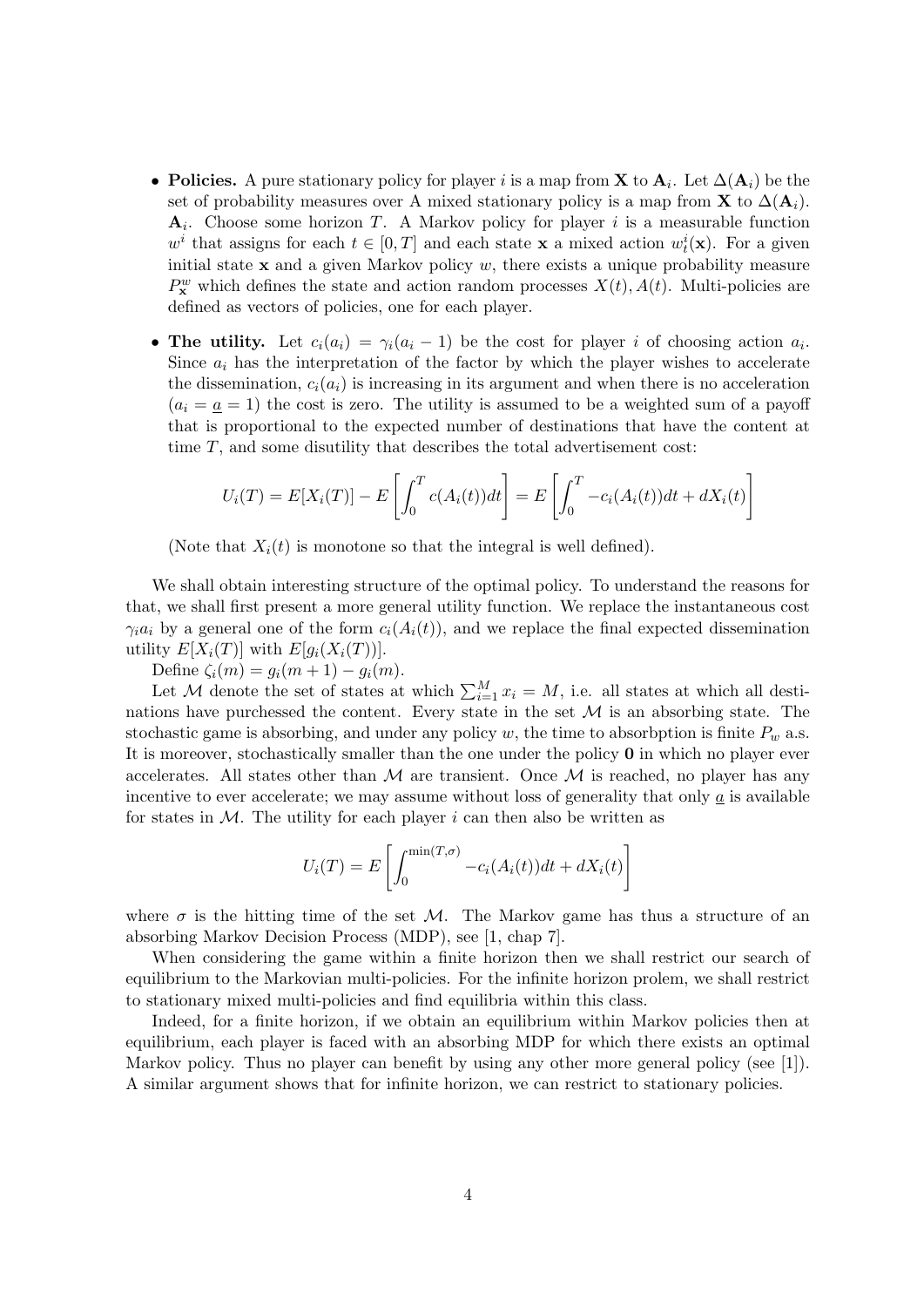## 3 Uniformization

We consider the game in which the past and present state as well as the past actions are known to all players. We use the standard uniformization approach [3] to transform the decision problem into a discrete time Markov game.

Introduce the following discrete time Markov Game. The state and action spaces are the same. The transition probabilities are defined as follows. Define  $\lambda = M \sum_i \lambda_i \overline{a}_i$ .

$$
P_{\mathbf{xaz}} = \begin{cases} (M - |\mathbf{x}|) \frac{a_i \lambda_i}{\lambda} & \text{for } \mathbf{z} = \mathbf{x} + e_i, \mathbf{x} \in \mathbf{X} \setminus \mathcal{M} \\ 1 - (M - |\mathbf{x}|) \frac{\sum_i a_i \lambda_i}{\lambda} & \text{for } \mathbf{z} = \mathbf{x}, \mathbf{x} \in \mathbf{X} \end{cases}
$$
(1)

Define

$$
\delta_j(v, \mathbf{x}) = v(\mathbf{x} + e_j) - v(\mathbf{x}).
$$

Define for each player  $i, \mathbf{x} \in \mathbf{X} \setminus \mathcal{M}$ ,  $\mathbf{a} \in \mathbf{A}$  and  $v \in R^{\mathbf{X}}$ :

$$
J^{i}(v, \mathbf{x}, \mathbf{a}) = -c_{i}(a_{i}) + \frac{(M - |\mathbf{x}|)}{\lambda} \sum_{j=1}^{N} a_{j} \lambda_{j} (\zeta_{i}(x_{i}) 1\{j = i\} + \delta_{j}(v, \mathbf{x}))
$$

and set  $J^{i}(v, \mathbf{x}, \mathbf{a}) = 0$  for  $x \in \mathcal{M}$ .  $J^{i}(v, \mathbf{x}, \mathbf{a})$  is the total utility for player i if at time 0 the system is at state x, player j takes action  $a_i$  (where  $a_i$  is the jth component of the action vector a) and the utility to go for player i from the next transition onwords is  $v(\mathbf{y})$  if the state after the next transition is y.

Let **u** be a mixed stationary multi-policy. With some abuse of notation we define for each player i and for each  $\mathbf{x} \in \mathbf{X} \setminus \mathcal{M}$ ,

$$
J^{i}(v, \mathbf{x}, \mathbf{u}) = -\sum_{a \in \mathbf{A}_{i}} u_{i}(a|\mathbf{x})c_{i}(a) + \frac{(M - |\mathbf{x}|)}{\lambda} \sum_{j=1}^{N} \left[ \sum_{a \in \mathbf{A}_{j}} u_{j}(a|\mathbf{x})a \right] \lambda_{j} \left( \zeta_{i}(X_{i}(t))1\{j=i\} + \delta_{j}(v, \mathbf{x}) \right)
$$

and set  $J^i(v, \mathbf{x}, \mathbf{u}) = 0$  for  $x \in \mathcal{M}$ .

$$
0 = \max_{u \in \Delta(\mathbf{A}_i)} J^i(v_i, \mathbf{x}, \mathbf{u})
$$
\n(2)

**Theorem 1.** (i) The fixed point equation (2) has a solution  $v^*$ . (ii) Let  $v^*$  be such a fixed point. Any mixed stationary multi-policy  $u$  such that achieves the argmax of  $(2)$  for all i is a mixed stationary Nash equilibrium.

Proof. A similar proof is already avaiable for the discounted cost criterion, and under some additional assumptions, in the case of the average reward problem (see e.g. [2]). The proof in our case follows the same steps. The only step that is not direct is the continuity of the performance measures in the stationary policies.

We first note that this Markov game is absorbing: it has an absorbing set that is reached under any policy with probability 1 and the expected time to hit the set is uniformly bounded over all policies. (For more details, see discussion in the Concluding Section.) The required continuity then follows known results (see e.g. [1]). n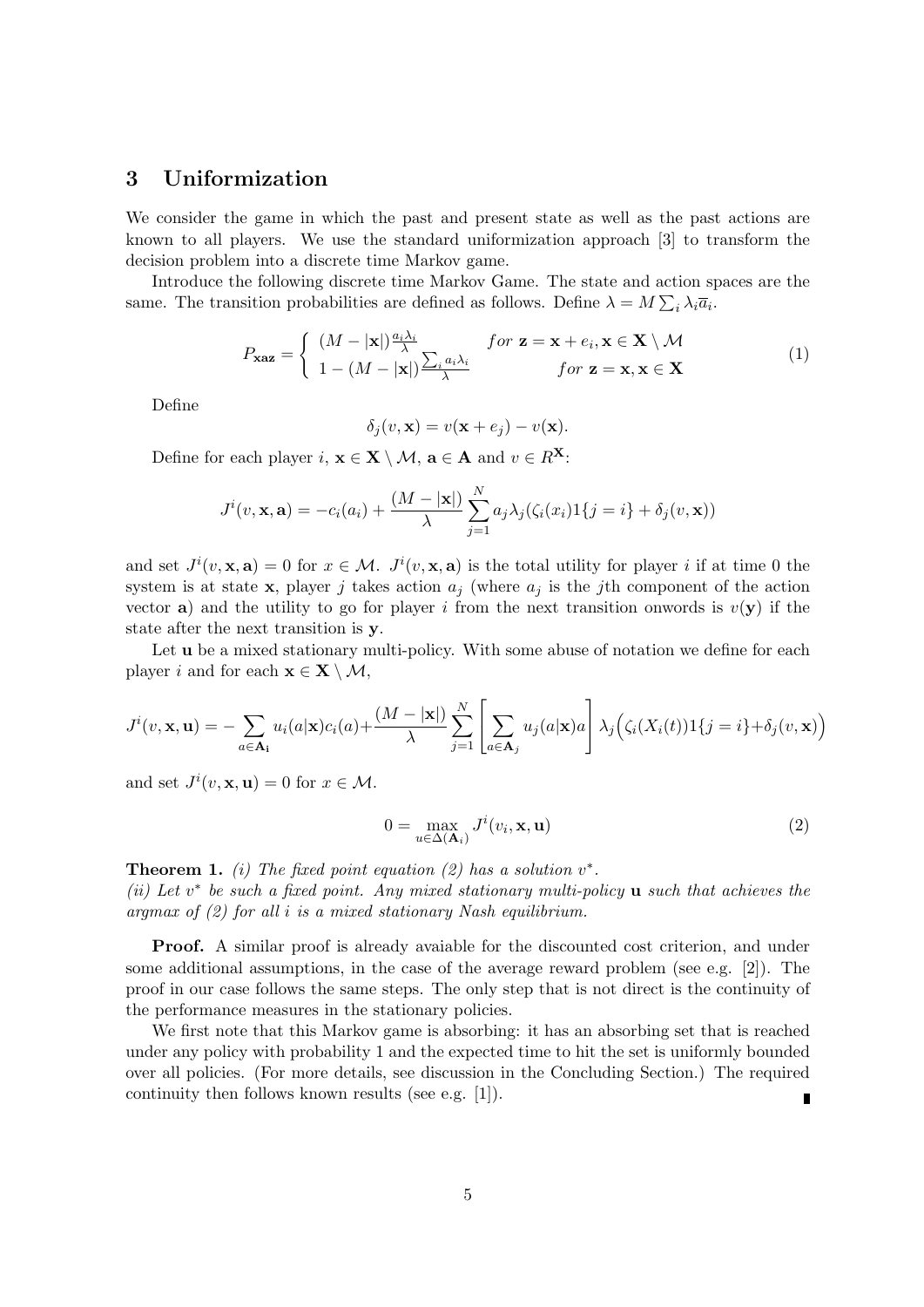### 4 The game on an aggregated state space

In the next subsection we shall go back to the original linear structure of the utilities. We begin by considering that dissemination utility is linear with the form  $g_i(x_i) = x_i$ .

We then consider that also the acceleration costs  $c_i$  are linear and have the form  $c_i(a_i)$  $\gamma_i(a_i-1)$  for some constants  $\gamma_i > 0$ .

#### 4.1 Linear dissemination utilities

We present a surprisingly simple structure of the equilibrium policy for the case of linear dissemination utility. We show that one can transform the stochastic game into an equivalent one which has the same action space but a much simpler state space: it is one dimensional and is given by the set  $\overline{\mathbf{X}} = \{0, 1, ..., M\}.$ 

Define  $\overline{\mathbf{X}} = \{0, 1, ..., M\}$  to be the class of aggragated states. An aggregated state  $i \in \overline{\mathbf{X}}$ corresponds to the set of states  $\mathbf{x} \in \mathbf{X}$  such that  $|\mathbf{x}| = i$ . An aggregated state thus counts the total number of destinations that have some content. Taking the summation in (1) we get the following transition probabilities for the aggregated Markov game:

$$
P_{x \mathbf{a} z} = \begin{cases} (M - x)^{\frac{\sum_{i=1}^{N} a_i \lambda_i}{\lambda}} & \text{for } z = x + 1, x \in \overline{\mathbf{X}} \setminus \{M\} \\ 1 - (M - x)^{\frac{\sum_{i=1}^{N} a_i \lambda_i}{\lambda}} & \text{for } z = x, x \in \overline{\mathbf{X}} \end{cases}
$$
(3)

The aggregated state process has the Markov property: the dependence of the next aggregated state on the history is only through the current aggregated state and actions. However, the dissemination instantaneous utility,  $\zeta_i(x_i)$  cannot be written as a function of the aggregated utility.

We shall consider in this section the original dissemination utility  $g_i(x_i) = x_i$ . We thus get  $\zeta_i(x_i) = 1$ . Hence when using the equivalent instantaneous dissemination utility, it is no more a function of the state. We thus get a Markov game formulation with a considerably reduced complexity. Any equilibrium in this new stochastic game is also an equilibrium in the original one. (Indeed, this follows from Theorem 6.3 in [1]).

#### 4.2 Computing the equilibrium

Now that we reduced the state space to  $M+1$  states only (of which state M is absorbing) it remains to compute for each of these states the randomized action of each user at equillibrium

Fix some stationary stationary policy u. Let  $X(t) = \sum_{i=1}^{N} X_i(t)$ . Define for  $m = 0, ..., M -$ 1 the total expected reward from the moment that  $X(t) = m$  till it reaches  $m + 1$  by  $U_i^m(\mathbf{u})$ . We note that the time until  $X(t)$  jumps from m to  $m + 1$  is an exponentially distributed random variable with parameter

$$
\theta_m(\mathbf{a}) = (M - m) \sum_{j=1}^{N} a_j \lambda_j
$$

The probability that the transition to  $j + 1$  occurred due to player i is given by

$$
p_i = \frac{a_i \lambda_i}{\sum_{j=1}^N a_j \lambda_j}
$$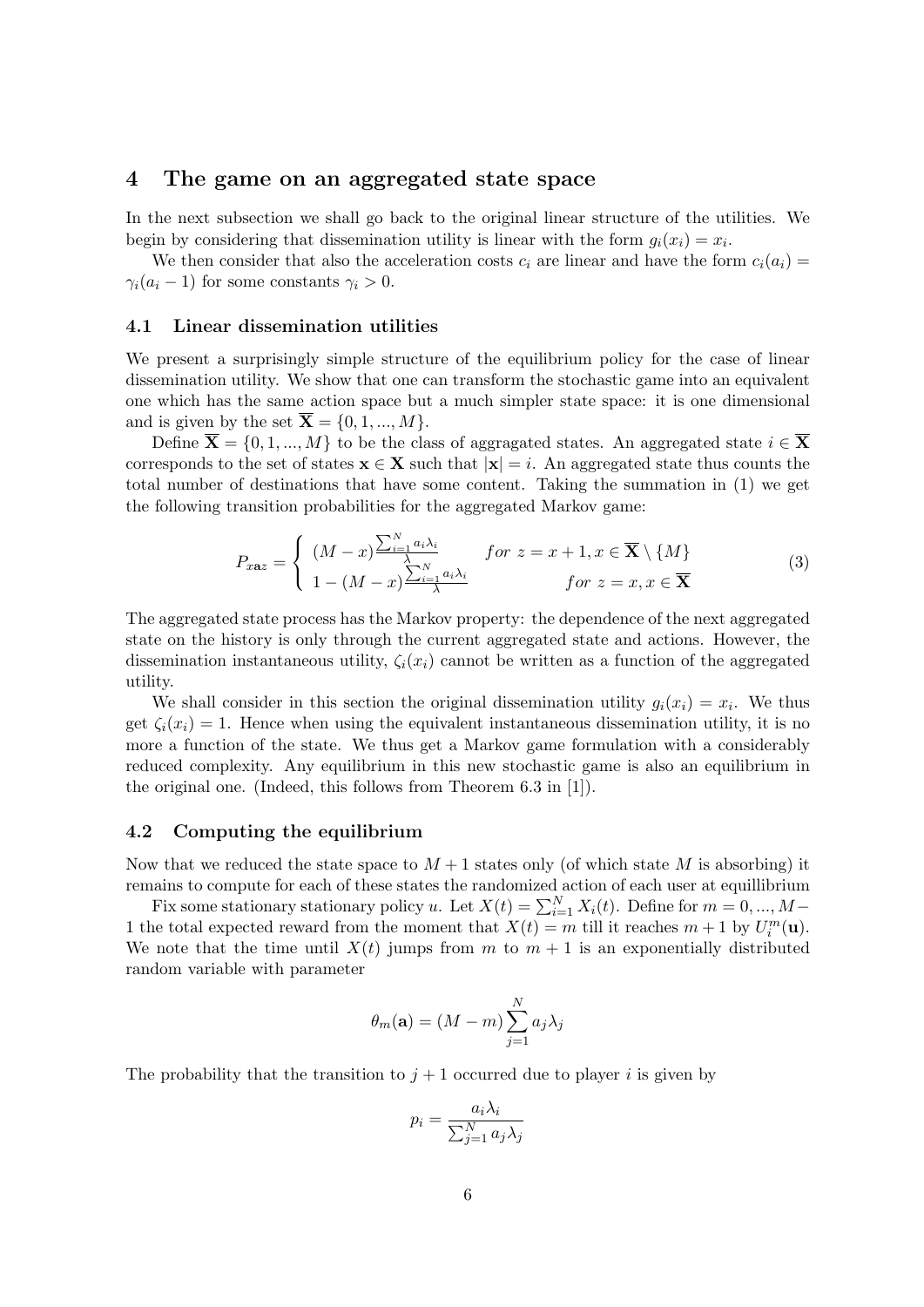Hence

$$
U_i^m(\mathbf{a}) = \frac{c_i(a_i)}{\theta_m} + p_i(\mathbf{a}) = \frac{c_i(a_i) + (M - m)a_i\lambda_i}{(M - m)\sum_{j=1}^N a_j\lambda_j}
$$

We conclude that a stationary mixed equilibrium can be obtained as follows:

**Theorem 2.** Consider the case of linear dissemination utility. Denote by  $\mathbf{u}^*(m)$  an equilibrium multi-strategy in the mth matrix game,  $m = 0, ..., M - 1$ , in which the utility of player i is given by  $U_i^m(\mathbf{a})$ . Then the mixed stationary policy for which each player i chooses an action a with probability  $u^*(a|m)$  whenever the state satisfies  $|m| = m$ , is an equilibrium for the original problem.

#### 4.3 Linear acceleration costs

Assume next that for some i,  $c_i(a_i) = \gamma_i(a_i - 1)$  for some constants  $\gamma_i$ . Define  $\Delta_i(m) =$  $-\gamma_i + (M - m)\lambda_i$ . Then  $(\alpha+ (M-m)) +$ 

$$
U_i^m(\mathbf{a}) = \frac{a_i(-\gamma_i + (M-m)) + \gamma_i}{(M-m)\sum_{j=1}^N a_j \lambda_j}
$$

$$
= \frac{1}{\lambda_i(M-m)} \frac{(-\gamma_i + (M-m)\lambda_i) a_i \lambda_i + \gamma_i \lambda_i}{\sum_{j=1}^N \lambda_j a_j}
$$

$$
= \frac{1}{\lambda_i(M-m)} \left( -\gamma_i + (M-m)\lambda_i - \frac{\Delta_i^m}{\sum_{j=1}^N \lambda_j a_j} \right)
$$

$$
\Delta_i^m = (-\gamma_i + (M-m)\lambda_i) \sum \lambda_j a_j - \gamma_i \lambda_i
$$

where

$$
i \qquad \qquad \frac{1}{j} \qquad \frac{1}{j} \qquad \frac{1}{j} \qquad \frac{1}{j} \qquad \frac{1}{j} \qquad \frac{1}{j} \qquad \frac{1}{j} \qquad \frac{1}{j} \qquad \frac{1}{j} \qquad \frac{1}{j} \qquad \frac{1}{j} \qquad \frac{1}{j} \qquad \frac{1}{j} \qquad \frac{1}{j} \qquad \frac{1}{j} \qquad \frac{1}{j} \qquad \frac{1}{j} \qquad \frac{1}{j} \qquad \frac{1}{j} \qquad \frac{1}{j} \qquad \frac{1}{j} \qquad \frac{1}{j} \qquad \frac{1}{j} \qquad \frac{1}{j} \qquad \frac{1}{j} \qquad \frac{1}{j} \qquad \frac{1}{j} \qquad \frac{1}{j} \qquad \frac{1}{j} \qquad \frac{1}{j} \qquad \frac{1}{j} \qquad \frac{1}{j} \qquad \frac{1}{j} \qquad \frac{1}{j} \qquad \frac{1}{j} \qquad \frac{1}{j} \qquad \frac{1}{j} \qquad \frac{1}{j} \qquad \frac{1}{j} \qquad \frac{1}{j} \qquad \frac{1}{j} \qquad \frac{1}{j} \qquad \frac{1}{j} \qquad \frac{1}{j} \qquad \frac{1}{j} \qquad \frac{1}{j} \qquad \frac{1}{j} \qquad \frac{1}{j} \qquad \frac{1}{j} \qquad \frac{1}{j} \qquad \frac{1}{j} \qquad \frac{1}{j} \qquad \frac{1}{j} \qquad \frac{1}{j} \qquad \frac{1}{j} \qquad \frac{1}{j} \qquad \frac{1}{j} \qquad \frac{1}{j} \qquad \frac{1}{j} \qquad \frac{1}{j} \qquad \frac{1}{j} \qquad \frac{1}{j} \qquad \frac{1}{j} \qquad \frac{1}{j} \qquad \frac{1}{j} \qquad \frac{1}{j} \qquad \frac{1}{j} \qquad \frac{1}{j} \qquad \frac{1}{j} \qquad \frac{1}{j} \qquad \frac{1}{j} \qquad \frac{1}{j} \qquad \frac{1}{j} \qquad \frac{1}{j} \qquad \frac{1}{j} \qquad \frac
$$

Then for any action of players  $j \neq i$ , the following holds. if  $\Delta_i(m) > 0$  then  $U_i^m(\mathbf{a})$  is maximized at  $\bar{a}_i$ . Otherwize it is maximized at  $\underline{a} = 1$ .

Since  $\Delta_i(m)$  is increasing in m, then if  $\Delta_i(m) > 0$  for some m then  $\Delta_i(j) > 0$  for all  $j > m$ . Thus if  $\Delta_i(m) > 0$  then for all  $j \geq m$ , the utility of player i is maximized at  $a_i = \bar{a}_i$ .

We conclude that if for some i,  $c_i(a_i) = \gamma_i a_i$ , then at equilibrium, player i has a threshold policy  $L_i$ : it uses  $\bar{a}$  at all states above  $L_i$  and  $\underline{a} = 1$  otherwize.  $L_i$  is given by the smallest integer greater than or equal to  $\rho_i$ , where  $\rho_i$  is the solution of  $0 = -\gamma_i + (M - m)\lambda_i$  and is thus given by

$$
\rho_i = M - \frac{\gamma_i}{\lambda_i} \tag{4}
$$

In particular, if  $\rho_i \leq 0$  then at all states the equilibrium policy uses the largest acceleration available,  $\bar{a}_i$ , and if  $\rho_i > M$  then the equilibrium policy for player i always uses no acceleration.

## 5 The case of no state informatioin

We shall assume below that the players

- do not observe the state.
- either know the initial state or know its distribution or its expectation. All players are assumed to have the same information on the expected value of  $X_0$ .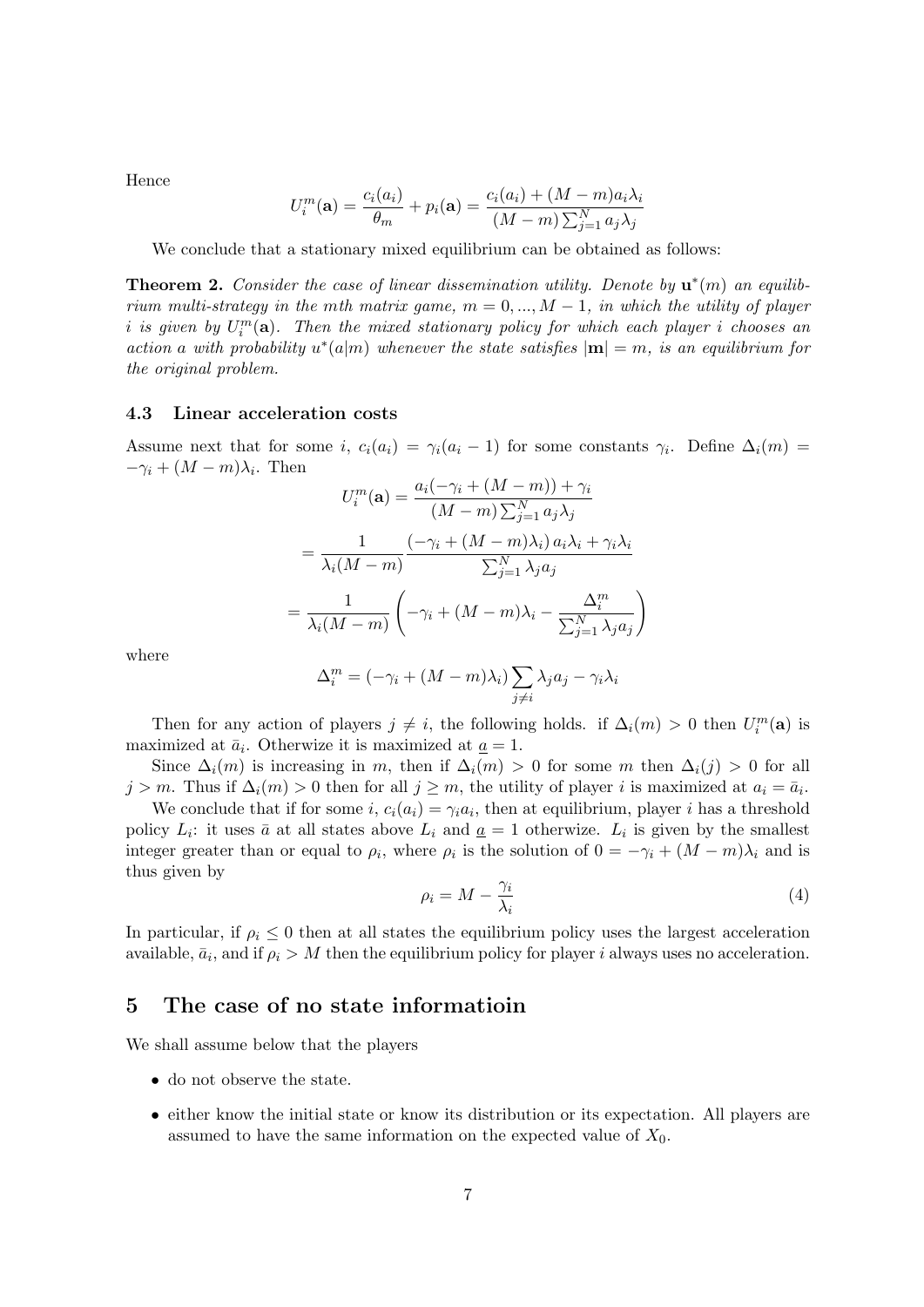We shall therefore restrict to the subset of Markov policies that depend on time and on the available information on the initial state, but not on the state at time  $t > 0$ . We denote the set of such policies for player i by  $W^i$ .

We show next that the stochastic game is equivalent to a differential game.

We assume that all players know the policies used by other players as well as the value of  $\overline{x_i}(0), i = 1, ..., N$ .

Fix a policy  $w \in \mathbf{W}$ . Let  $\overline{x}_i(t) := E[X_i(t)]$  and  $\overline{x}(t) := \sum_{i=1}^N \overline{x}_i(t)$ . Then

$$
\dot{\overline{x}}_i(t) = \lambda_i w_i^i (M - \overline{x}(t))
$$
\n(5)

The utility of player i is given by  $U_i(T, w, z)$  where

$$
U_i(t, w, z) = \overline{x}_i(t) - \int_0^t c_i(w_s^i) ds
$$

where  $\bar{\mathbf{x}}(0) = z$ . We thus obtained a differential game. Note that although  $w \in \mathbf{W}$  does not have knowledge of the realization of the state trajectory, we can allow  $w_t^i$  to depend on  $\overline{x}(t)$  since each player can compute it from the knowledge of the policies used and from the knowledge of the expected initial states.

This is an N-dimensionnal differential game. We shall next transform it into an equivalent one-dimensional problem where  $y(t) = M - \overline{x}(t)$  is the state.

Indeed, we show that both the dynamics as well as the utilities can be written directly in terms of the state trajectory  $y(t)$ . Taking the summation over i in (5), we get,

$$
\dot{y}(t) = -\dot{\overline{x}}(t) = -\eta_t y(t) \tag{6}
$$

where  $\eta_t = \sum_{i=1}^N \lambda_i w_t^i$ ,  $y(0) = M - \sum_{i=1}^N \overline{x}_i(0)$ . Moreover, the utility can be written as  $U_i(T, w, z)$  where

> $U_i(t, w, z) = \overline{x}_i(0) + \int_0^t$  $[-c(w_s^i) + \dot{\overline{x}}_i(s)]ds = \overline{x}_i(0) + \int_0^t r(w_s, y_s)ds$

where

$$
r(a_i, y) = -c(a_i) + \lambda_i a_i y.
$$

It is indeed a function of the trajectories of  $y_t$  and  $a_t$  only; note that  $\overline{x}_i(0)$  are constants that are not affected by the decisions of the players. The last equality was obtained by substituting (6).

**Remark 1.** (i) The solution of (6) is

$$
y(t) = (M - x(0)) \left( 1 - \exp \left( - \int_0^t \eta(s) ds \right) \right)
$$

Thus  $x_i(t)$  is the solution of

$$
\dot{x}_i = w_t^i \lambda_i y(t) \tag{7}
$$

(ii) Under any policy,

$$
y(t) \le (M - x(0)) \exp\left(-t \sum_{i=1}^{N} \lambda_i\right).
$$
 (8)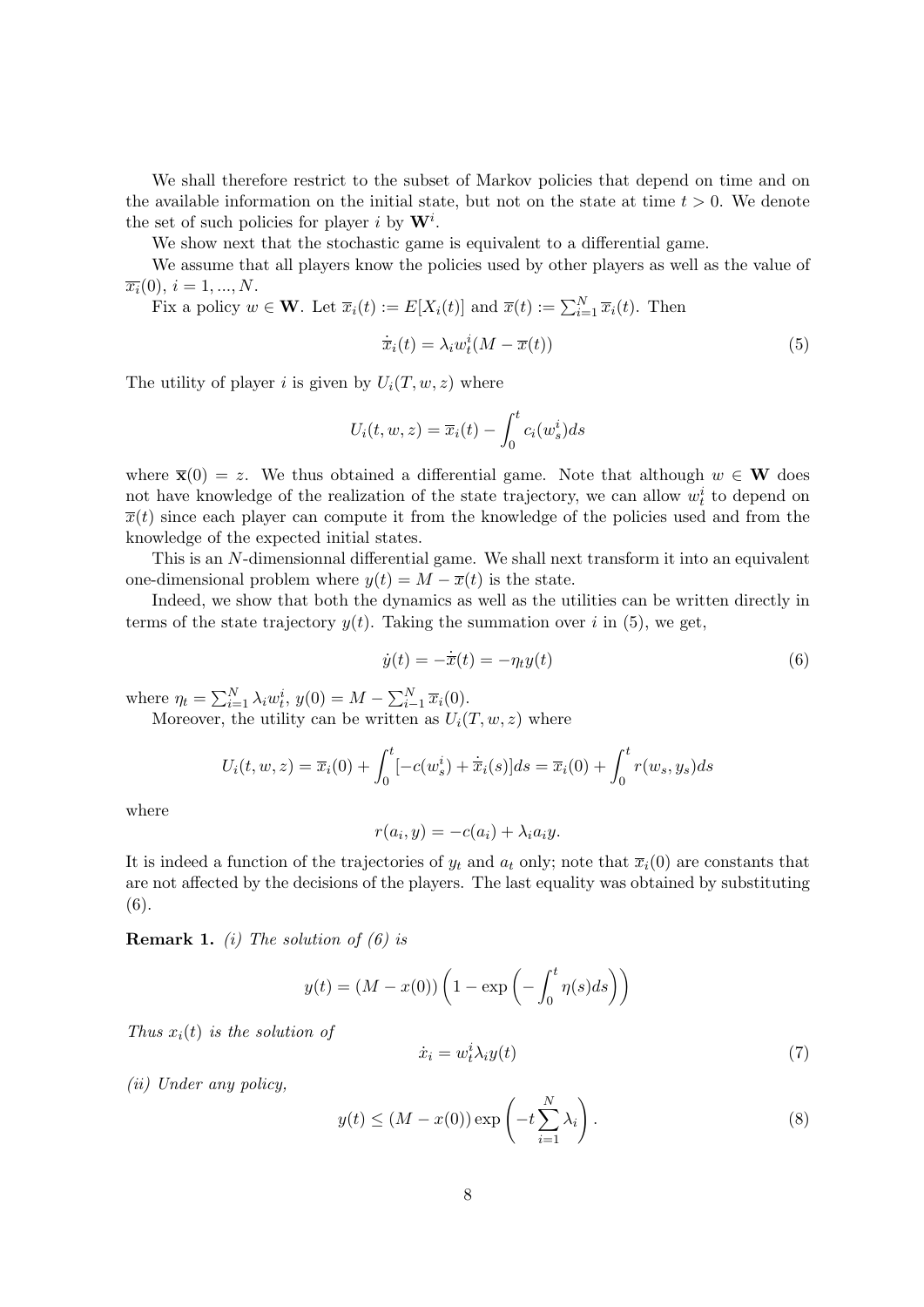## 6 Infinite horizon with no information

We consider the total cost problem is (i.e. the game obtained for an infinite horizon). At equilibrium, the utility for each player  $i$  should be the value of the best response policy against the others' policies. The value for player  $i$  is known to be the unique viscosity solution of the following provided that it is piecewize differentiable.

$$
0 = \sup_{a_i \in \Delta(\mathbf{A}^i)} J^i(\mathbf{a}, y)
$$

where

$$
J^{i}(\mathbf{a}, y) = \left(r_{i}(a_{i}, y) - \dot{v}_{i}(y)y\sum_{j=1}^{N} \lambda_{j} a_{j}\right)
$$

We shall compute explicitly the equilibrium below.

Assume that on some neighbourhood of  $y$ , the sup is achieved by some vector  $b$ . Then

$$
\dot{v}_i(y) = \frac{r_i(b_i, y)}{y \sum_{j=1}^N \lambda_j b_j} = \frac{-c(b_i) + \lambda_i b_i y}{y \sum_{j=1}^N \lambda_j b_j}
$$

$$
= \frac{-c(b_i)}{y \sum_{j=1}^N \lambda_j b_j} + \frac{\lambda_i b_i}{\sum_{j=1}^N \lambda_j b_j}
$$

Thus

$$
v_i(y) = v_i(s) - (\log(y) - \log(s)) \frac{c(b_i)}{\sum_{j=1}^{N} \lambda_j b_j} + \frac{\lambda_i b_i(y - s)}{\sum_{j=1}^{N} \lambda_j b_j}
$$

We also have

$$
J^{i}([a_i, \mathbf{b}^{-i}], y) = r_i(a_i, y) - r_i(b_i, y) \frac{\sum_{j \neq i} \lambda_j b^j + \lambda_i a_i}{\sum_{j=1}^N \lambda_j b_j}
$$

An action maximises this expression (over  $a_i$ ) if and only if it maximizes

$$
\frac{r_i(a_i, y)}{\sum_{j \neq i} \lambda_j b_j + \lambda_i a_i} - \frac{r_i(b_i, y)}{\sum_{j=1}^N \lambda_j b_j}
$$

which is equivalent to maximizing

$$
V([a_i, \mathbf{b}^{-i}], y) := \frac{r_i(a_i, y)}{\sum_{j \neq i} \lambda_j b_j + \lambda_i a_i}
$$

This implies the following.

**Theorem 3.** Consider N-player matrix games where the utility of player i is given by

$$
\overline{V}^{i}(\mathbf{a}, y) = \frac{r_i(a_i, y)}{\sum_{j=1}^{N} \lambda_j a_j}.
$$

y is a parameter taking values in  $[0, M]$ . Let  $\mathbf{u}(y)$  denote a mixed equilibrium in the matrix game y. Then u is a stationary equilibrium in the original game.